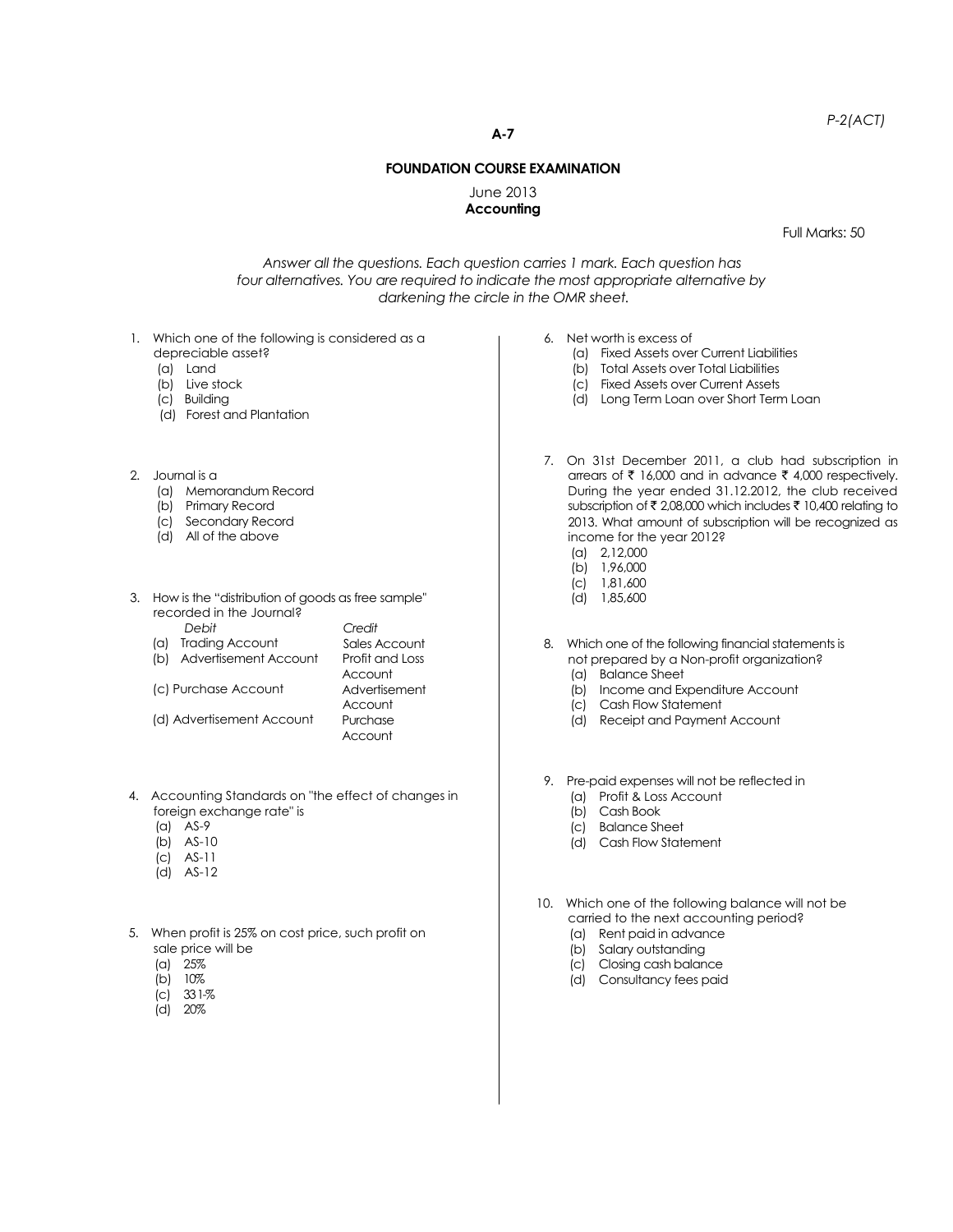- 11. A bill for ₹ 2,75,000 for building extension was treated as repair of building, which rectification entry is correct?
	- *Debit Credit*
	- (a) Building A/c Cash A/c
	- (b) Building Repair A/c Cash A/c
	-
	- (c) Building A/c Building Repair A/c
	- (d) Profit & Loss A/c Building Repair A/c
- 12. Donations received by Gymkhana club in the form of endowment are treated as
	- (a) Revenue receipts
	- (b) Deferred revenue receipts
	- (c) Capital receipts
	- (d) General income
- 13. Conservatism concept does not require
	- (a) Making provision for doubtful debts
	- (b) Valuing stock at lower of cost or net realisable value
	- (c) Creating provision for discount on creditors
	- (d) Making provision for an unfavourable legal suit
- 14. The objective of AS 1 is
	- (a) To prohibit any change in the accounting policies
	- (b) To ensure disclosure of accounting policies
	- (c) To ensure that the effect of any change in
	- accounting policy is adequately disclosed (d) Both (b) and (c) of the above
- 15. Which of the following concepts, if violated, would make comparison of financial statements over a period of time difficult?
	- (a) Cost concept
	- (b) Consistency concept
	- (c) Accounting period concept
	- (d) Accrual concept
- 16. As per AS-3, which of the following, should be classified as an investing activity?
	- (a) Acquisition of Fixed Assets
	- (b) Disposal of Fixed Assets
	- (c) Interest Received
	- (d) (a) to (c) of the above
- 17. As per duality concept or accounting equivalence concept, which of the following is correct?
	- (a) All increase in liabilities and increase in assets represent sources of funds
	- (b) All decrease in liabilities and decrease in assets represent sources of funds
	- (c) All increase in liabilities and decrease in assets represent sources of funds
	- (d) All increase in liabilities and increase in assets represent uses of funds
- 18. Which is the correct equation as per the double entry concept?
	- (a) Liabilities = capital + assets
	- (b) Assets + liabilities = capital
	- (c) Capital = assets liabilities
	- (d) Assets = capital liabilities
- 19. Which of the following is not a personal account? (a) Capital account
	- (b) Pre-paid rent account
	- (c) Salary account
	- (d) Interest outstanding account
- 20. The accounts receivable are shown in the balance sheet at
	- (a) Current market value
	- (b) Estimated net realizable value
	- (c) Original cost when the asset is recorded in the books of account
	- (d) Amount receivable when due
- 21. The basic objective of preparing Profit and Loss Account is
	- (a) To know the financial position of the organization on a particular period
	- (b) To know the financial results of the organization for a particular period
	- (c) To know the financial results of the organization on a particular date
	- (d) To calculate the cost of goods sold during a particular period
- 22. From the following, which is not considered as subsidiary book?
	- (a) Bills Receivable Book
	- (b) Bills Payable Book
	- (c) Journal Proper
	- (d) Cash Book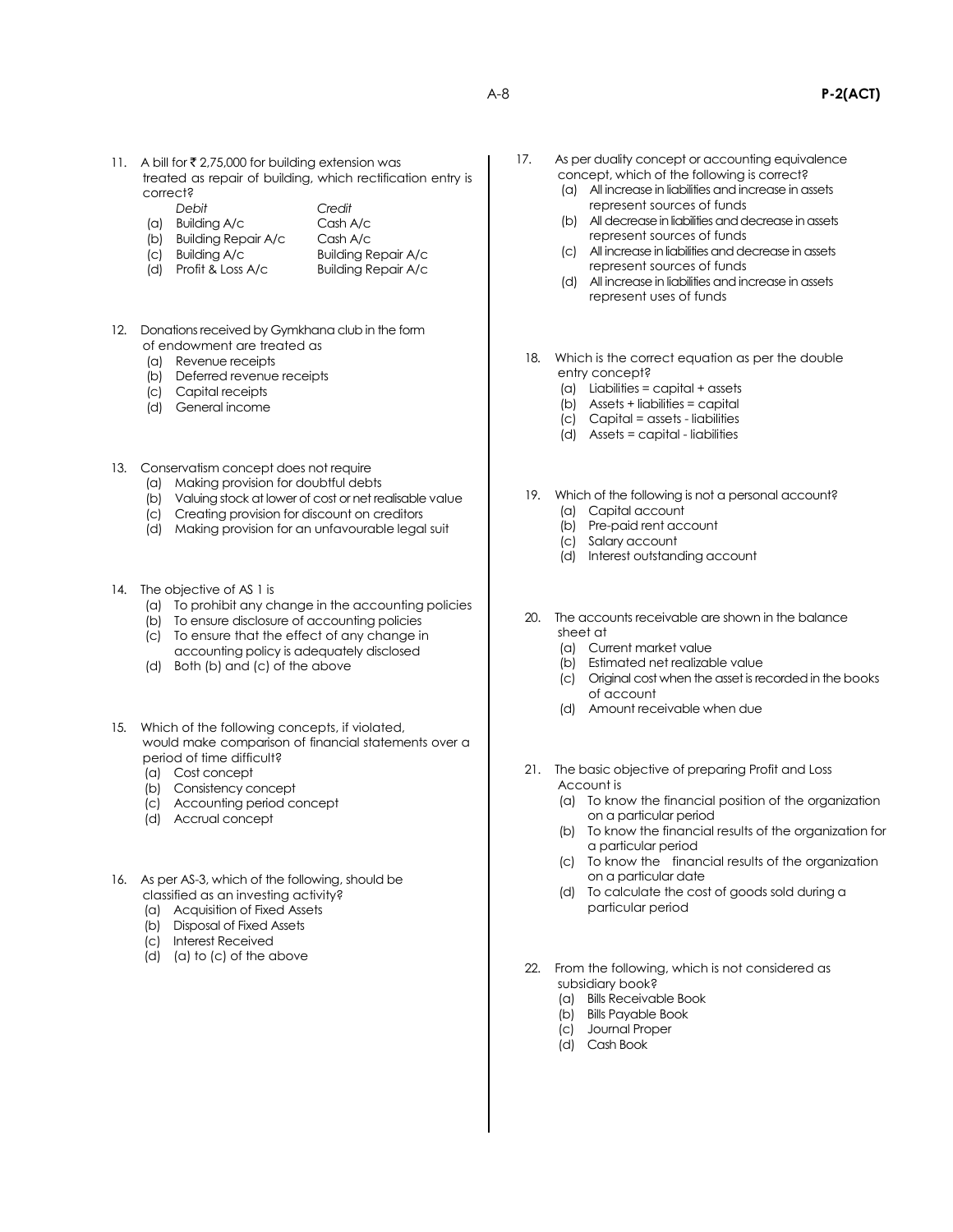- 23. Which is the correct, if cash sales of  $\bar{\tau}$  2000 is omitted to be recorded in cash sales account? (a) Debit amount in trial balance has been
	- increased by  $\bar{\tau}$  2000 (b) Debit amount in trial balance has been increased by  $\bar{\tau}$  4000
	- (c) Credit amount in trial balance has been increased by  $\bar{\mathbf{z}}$  2000
	- (d) Credit amount in trial balance has been increased by  $\bar{\tau}$  4000
- 24. The cash book shows a debit balance of ₹ 2370 but bank statement gives a different figure. The differences found are: a cheque for  $\bar{\tau}$  700 paid to creditors is not entered in the bank passbook and bank charges of  $\bar{\tau}$  67 being entered in the cash book as  $\bar{z}$  76. The balance shown in the pass book is
	- (a) ` 3079/- credit
	- (b) ` 3061/- credit
	- (c) ` 1679/- credit
	- (d) ` 1670/- credit
- 25. What will be effect on the net income for the current year, if the opening stock is understated by  $\bar{\tau}$  10,000 and the closing stock is overstated by  $\bar{z}$  5,000?
	- (a) ₹ 15,000 overstated
	- (b)  $\bar{\tau}$  15,000 understated
	- (c) ₹ 5,000 overstated
	- (d)  $\bar{\tau}$  5,000 understated
- 26. Identify the abnormal idle time from the following (a) Preventive maintenance
	-
	- (b) Waiting for material (c) Training programmes
	-
	- (d) Lunch break
- 27. A company wants to sell 1,00,000 units at  $\bar{\tau}$  12 each. Fixed costs are  $\bar{\tau}$  3,80,000. In order to earn a profit of  $\bar{\tau}$ 1,20,000, the variable cost per unit should be
	- $(a)$  ₹ 7.00
	- $(b)$  ₹ 10.80
	- (c) ₹8.20
	- $(d)$  ₹8.00
- 28. Which of the following does not usually appear on a Goods Received Note?
	- (a) Date received
	- (b) Quantity received
	- (c) Price of goods
	- (d) Description of goods

29. When the annual requirement of material is 5000 units, ordering cost is  $\bar{\tau}$  60 per order, price per unit  $\bar{\tau}$  100 and inventory carrying cost is 15% of average inventory, what will be the Economic Ordering Quantity?

- (a) 220 units
- (b) 210 units
- (c) 200 units
- (d) 205 units

30. Which one of the following statement is correct?

- (a) Reorder Level = Maximum Usage x Normal Lead Time
- (b) Minimum Stock = Reorder Level + (Normal Usage x Normal Lead Time)
- (c) Reorder Level=Maximum Usage x Maximum Lead Time
- (d) Maximum Stock = Reorder Level + Reorder **Quantity**
- 31. A factory operates 310 days. It runs on 3 shifts of 7 hours each. Normally one hour is spent every day for normal repair work, the number of hours for computation of machine hour rate will be
	- (a) 6510
	- (b) 6200
	- (c) 7300
	- (d) 6800
- 32. While calculating E.O.Q, carrying cost would be
	- (a) Cost of carrying goods to warehouse
	- (b) Cost of carrying goods in inventory
	- (c) Cost of carrying goods to customers
	- (d) Cost of carrying goods back to suppliers
- 33. In inventory control, "Lead Time" denotes
	- (a) Time between ordering and replenishment. (b) Time required for planning the replenishment of
	- material for starting production
	- (c) The time taken for placing the order
	- (d) Maximum time to receive the goods from supplier
- 34. The benefit foregone as a result of taking a particular action is
	- (a) Sunk cost
	- (b) Conversion cost
	- (c) Opportunity cost
	- (d) Programmed cost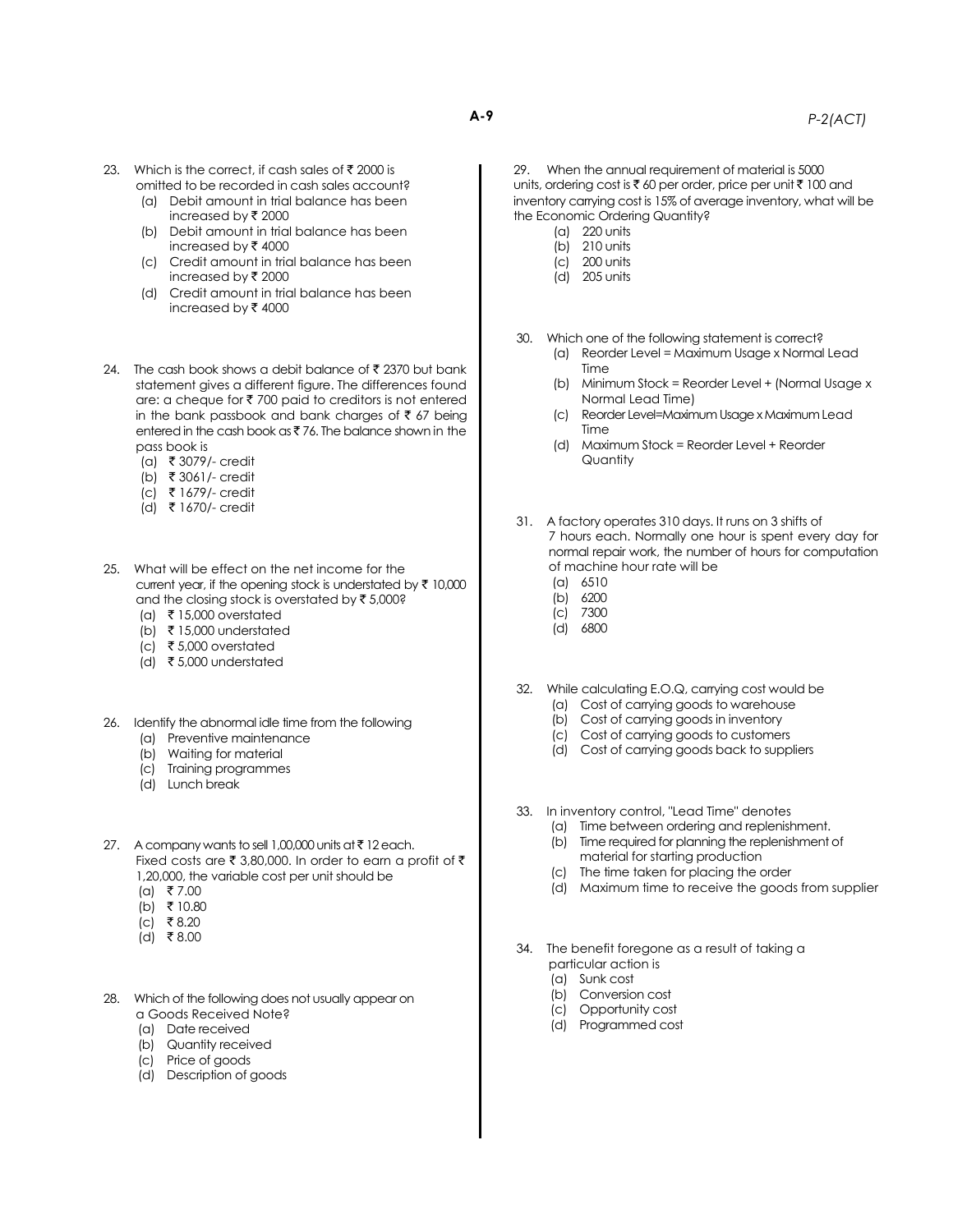- 35. Telra Company had ₹ 20,000 beginning inventory and  $\bar{\tau}$  24,000 ending inventory. Net sales were  $\bar{\tau}$  160,000; purchases, ₹80,000; purchases returns and allowances, ₹ 5,000 and freight-in, ₹ 6,000. Cost of goods sold for the period is
	- $(a)$  ₹ 69,000
	- $(b)$  ₹ 49,000
	- $(c)$  ₹ 77,000
	- $(d)$  ₹85,000
- 36. An increase in fixed costs will result in which of the following?
	- (a) A decrease in the contribution : sales ratio
	- (b) A decrease in the contribution per unit
	- (c) An increase in the breakeven point sales level
	- (d) An increase in the margin of safety
- 37. For a certain product, selling price per unit is  $\bar{\tau}$  10, variable cost per unit ? 6 and fixed cost is  $\bar{\tau}$  1,00,000. Due to inflation, variable costs increase by 10% while fixed costs increased by 5%. If breakeven point is to remain unchanged, by what percentage should sales price be raised?
	- (a) 10%
	- (b) 9%
	- (c) 8%
	- (d) 7%
- 38. If P/V ratio is 40% and Margin of safety is  $\bar{\tau}$  30,000 the profit is
	- $(a)$  ₹ 10,000
	- (b) ` 11,000
	- $(c)$  ₹ 12,000
	- (d) ` 13,000
- 39. The total cost for manufacturing 54,000 units is  $\bar{\tau}$ 16,20,000 which goes up to ₹ 20,00,000, if 73,000 units are produced. The Fixed Cost is
	- $(a)$  ₹ 16,20,000
	- (b) ₹ 3,80,000
	- (c) ₹ 5,40,000
	- (d) ` 7,20,000
- 40. The total cost of production of 1,650 units is  $\bar{\tau}$  59,700, which includes variable cost of  $\bar{\tau}$  29,700. If the company desires to manufacture 1,900 units, the total cost would be  $(a)$  ₹ 65,200
	- (b) ₹ 65,600
	- $(c)$  ₹ 64,200
	-
- - $(d)$  ₹ 68,745

41. The contribution to sales ratio of a company is 20% and profit is  $\bar{\tau}$  64,500. If the total sales of the company are  $\bar{\tau}$ 7,80,000, the fixed cost is

- $(a)$  ₹ 1,56,000
- (b) ₹ 1,21,500
- $|c|$  ₹ 1,05,600
- $(d)$  ₹ 91,500

42. Pick out the correct statement

- (a) Increase in margin of safety means increase in BEP
- (b) Increase in actual sales increases margin of safety
- (c) Increase in variable cost increases margin of safety
- (d) Decrease in variable cost decreases margin of safety

43. The following data pertains to product X of Asian Ltd.:

| Particulars        | ₹  |
|--------------------|----|
| Direct Materials   | ×ι |
| Direct labour      | ሪበ |
| Variable overheads | 45 |
| Fixed overheads    | 25 |
| Total cost         |    |

If selling price equals variable costs plus 25% markup, selling price of the product X is

- $\lceil \text{cl} \rceil$   $\bar{\tau}$  162.25
- (b) ₹206.25
- $(c)$  ₹ 175.00
- $(d)$  ₹ 231.25

44. For a given period, profit under absorption costing is less than the profit under marginal costing, if

- (a) Production is more than sales
- (b) Production is equal to sales
- (c) Opening stock is equal to sales
- (d) Sales are more than production
- 45. Which of the following statements is not true?
	- (a) Fixed costs are fixed over a range of activity
	- (b) Variable costs are fixed per unit of production
	- (c) Fixed cost per unit is variable with a change in the production level
	- (d) Direct costs are always relevant for decision making
- 46. In a situation involving alternate choices, the best alternative is the one that results in
	- (a) Minimum Total Cost
	- (b) Maximum Incremental Revenue
	- (c) Minimum Incremental Cost
	- (d) Maximum Incremental Income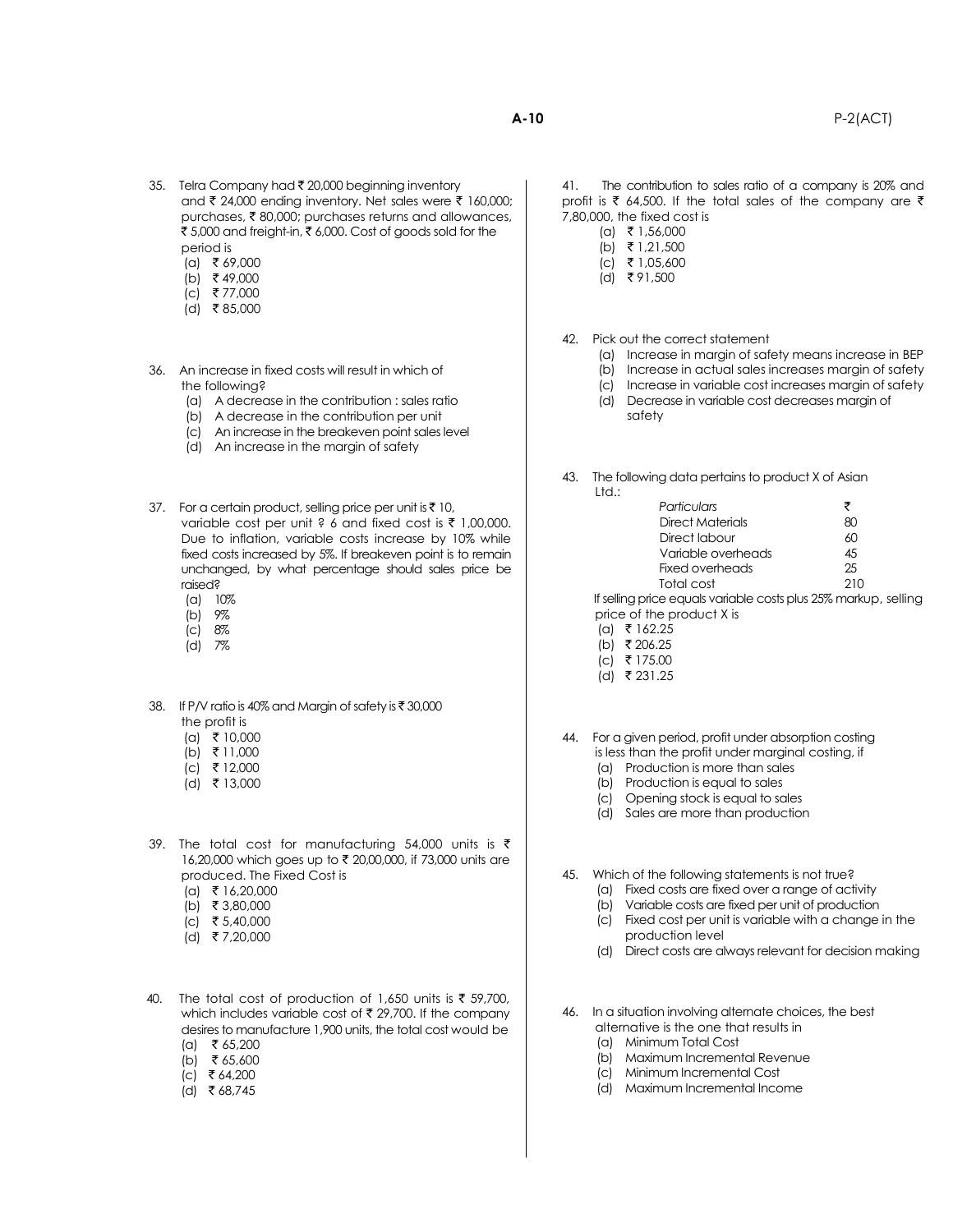- **A-11** *P-2(ACT)*
- 47. Peso Ltd. has furnished the following data relating to a product for the year 2012-2013:

Units produced 2,000 Direct materials  $\frac{}{\sqrt[3]{2}}$  80,000  $Direct$  labour  $\overline{3}$  90,000 Manufacturing ` 60,000 (25% fixed)

overheads

Selling and administrative  $\bar{\bar{\tau}}$  50,000 (40% fixed) overheads

If the company manufactures 2,400 units in the next year, the cost per unit would be

- $(a)$  ₹ 122.50
- $(b)$  ₹ 122.00
- $(c)$  ₹ 137.08
- $(d)$  ₹ 142.50
- 48. Which of the following is a cost behavior oriented approach to production costing?
	- (a) Absorption costing
	- (b) Marginal costing
	- (c) Process costing
	- (d) Job order costing

49. Which of the following is usually prepared daily by employees for each job worked on?

- (a) Time card
- (b) Labour job ticket
- (c) Punch card
- (d) Cost control card

50. Primary packing materials are treated as

- (a) Indirect materials and included in Factory Overhead.
- (b) Indirect materials and included in Selling & Distribution Overhead
- (c) Direct materials and included in Prime Cost
- (d) Indirect materials and included in Administration Overhead